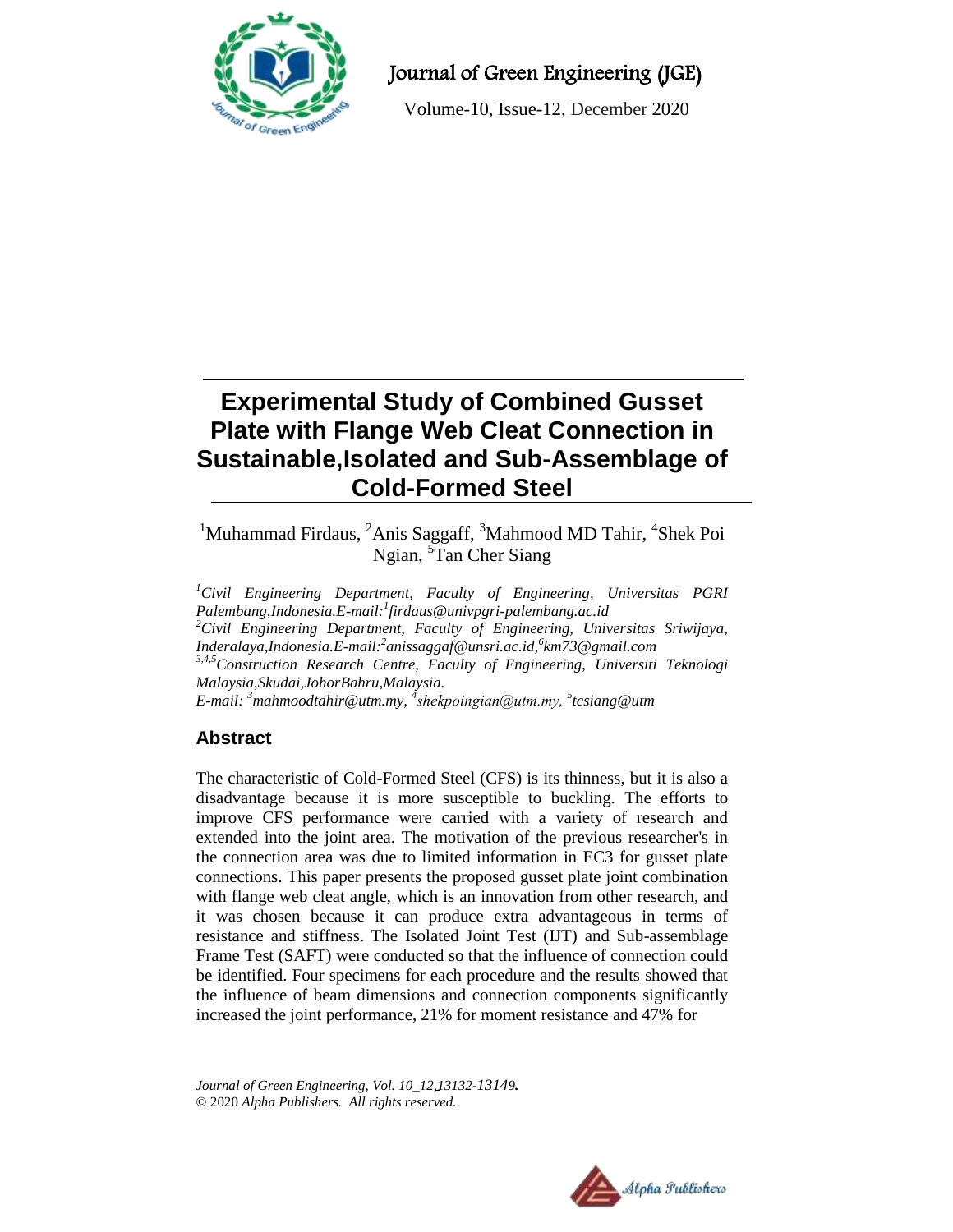#### *13133 Muhammad Firdaus et al*

stiffness respectively. The experimental results show that the joint deformation has happened without any failure on the gusset plates, angles and bolts, indicating bearing failure around bolt holes due to the thin plate of the CFS. However, the connection contribution is only a quarter of the ultimate connection capacity in terms of mid-span behaviour. The increment in load capacity, which was not exceeding 1 kN, is mainly controlled by the beam's lateral-torsional buckling. Therefore, the composite beam application is more recommended for CFS so that it can be applied as the primary structure.

**Keywords:** Cold-formed steel, sub-assemblage, gusset plate, web cleat connection, load capacity.

## **1 Introduction**

Cold-formed steel (CFS) is a new advanced building material which can be a competitive hot-rolled steel (HRS) alternative[1]. The need for CFS is considered to be one of the best economical alternatives and has become the most commonly used material. Since the thickness is not more than 3 mm as stated in [2], this material is often related to as lightweight steel, and yet this is an undeniable truth that the CFS is better than HRS in terms of weight-toresistance ratio. Because of the advantages, CFS can be recommended as an option to conventional materials such as hot-rolled steel, wood, and stone [3].

The deficiency of CFS, however, is also attributed to the thin plate behaviour, where the plate leads to early buckling or local instability at highstress levels. Some research on CFS connections were conducted [3] - [13], and the failure mode was shown to be dominated by CFS profiles rather than connection. In order to enhance lightweight ductility, flange sections were tightened from flat to curve, together with an out-off plane stiffener on the beam web [13] - [17].

Light steel testing was further developed into the connection area; some of the studies were driven by the type of connection not yet available in EC3. Bucmys argued that the connection must be constructible easily. In contrast, a gusset plate connection was suggested, and the rigidity of the gusset plate is largely related to the design instructions not available in EC3[10]. However, due to thinness of CFS, the influence of elongation of bolt holes on rigidity and connection resistance must be considered [18].

This paper presents experimental results of haunched gusset plate's connection that beyond of Bucmys's research. Combined with flange web cleat angle section, which has the purpose of increasing the connection resistance, and as reinforcement without having to disassemble the existing construction [19], [20]. M12 bolts grade 8.8 were used as a fastener, and it is very suitable for light steel profiles.

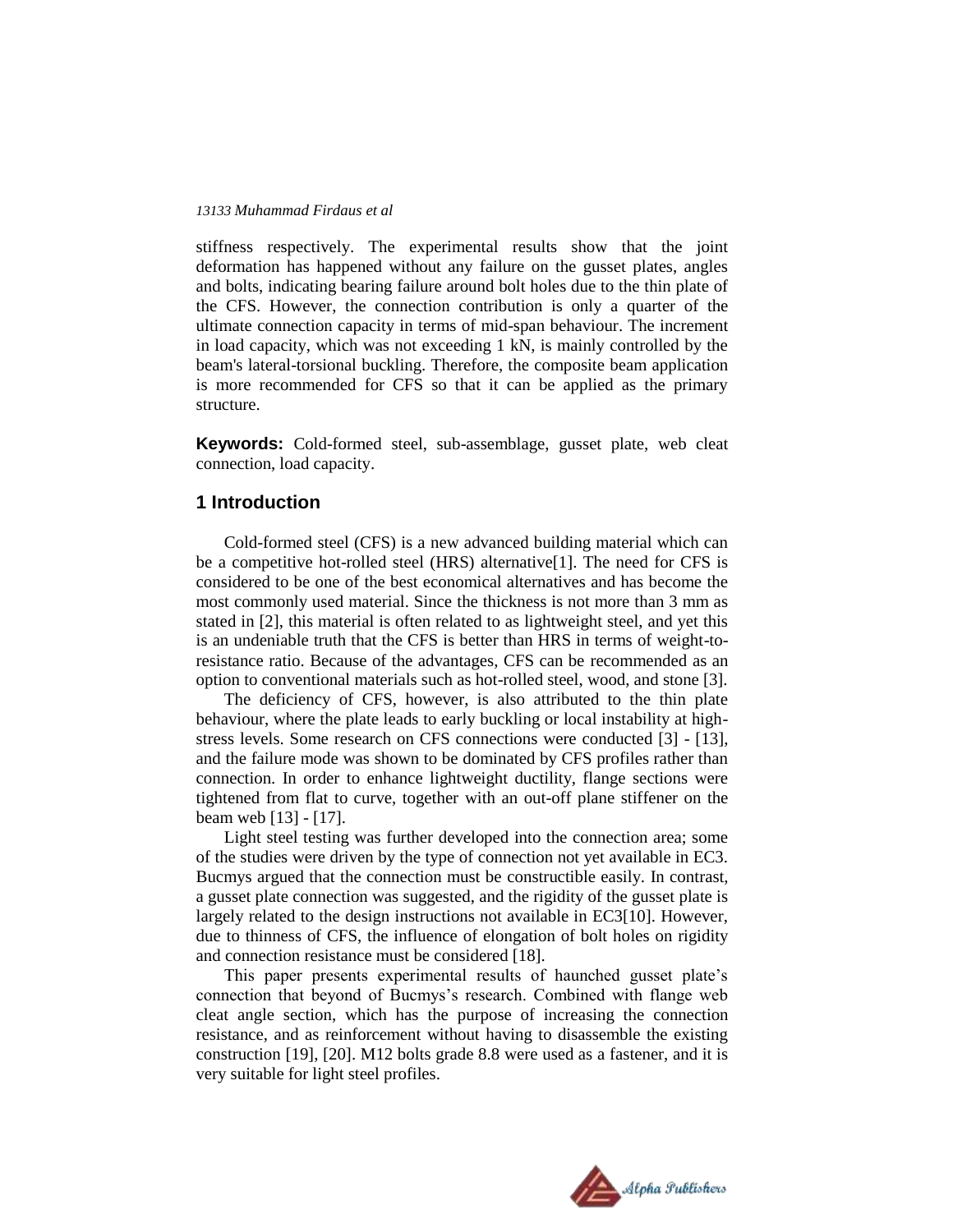#### *Experimental Study of Combined Gusset Plate with Flange Web Cleat Connection In Sustainable ,Isolated and Sub-Assemblage of Cold-Formed Steel 13134*

The specimens were tested under monotonic loading until failure mode was detected. Isolated joint test (IJT) procedures were conducted to investigate the connection behaviour, whereas sub-assemblage frame test (SAFT) was conducted to identify the connection as part of the portal frame.

## **2 The Material and Methods**

## *2.1 Material Properties and Specimen*

Four specimens were tested in this study, two samples for isolated joint test (IJT) and two for sub-assemblage frame test (SAFT). The suggested connection is presented in [Figure 1,](#page-2-0) the double lipped channel (DLC) of lightweight steel was used and connected with M12 bolts back to back, forming an I shape. This arrangement makes the axis of channel section becomes symmetrical so that it is stronger against torsional buckling. The details of material for both IJT and SAFT are summarised in Table 1 and table 2.



<span id="page-2-0"></span>**Figure 1** The combination gusset plate and flange web cleat connection

| <b>Table 1</b> Details of Material for the Specifients |                    |               |         |              |
|--------------------------------------------------------|--------------------|---------------|---------|--------------|
| <b>TEST</b>                                            | $IJT-07$           | $IJT-08$      | Note    | Grade        |
| ID                                                     |                    |               |         |              |
| Beam                                                   | DLC <sub>200</sub> | <b>DLC250</b> | $L=1.1$ | $S350GD + Z$ |
|                                                        |                    |               | m       |              |
| Column                                                 | DLC300             | <b>DLC300</b> | $L=3$   | $S350GD+Z$   |
|                                                        |                    |               | m       |              |

**Table 1** Details of Material for Iit Specimens

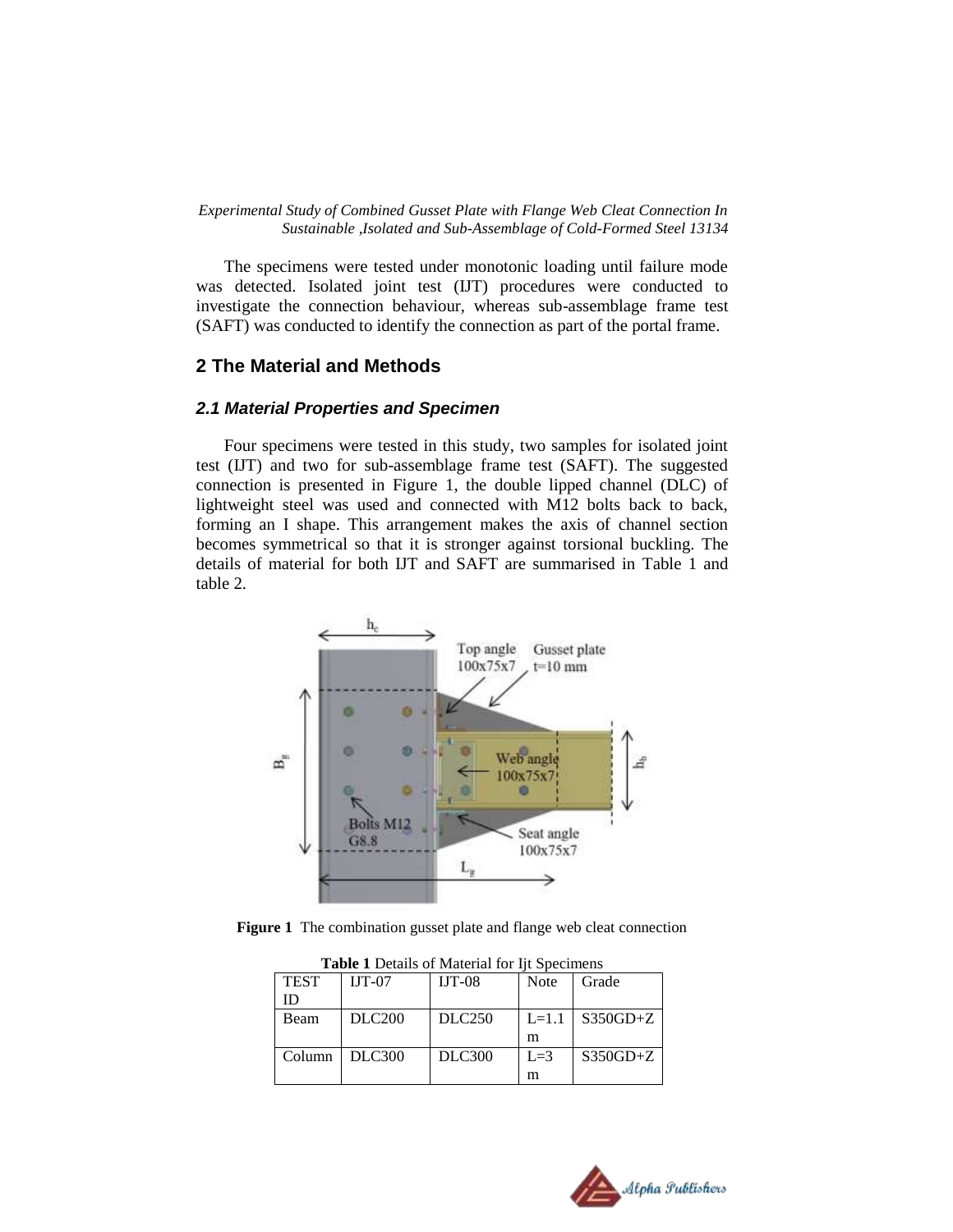*13135 Muhammad Firdaus et al*

| Gusset      | 400x600   | 550x600   | $t=10$ | S350             |
|-------------|-----------|-----------|--------|------------------|
| Plate       |           |           | mm     |                  |
| Web         | L100x75x7 | L100x75x7 |        | S <sub>350</sub> |
| Angle       |           |           |        |                  |
| <b>Seat</b> | L100x75x7 | L100x75x7 |        | S350             |
| Angle       |           |           |        |                  |
| Bolt        | M12       | M12       |        | Grade 8.8        |

**Table 2** Details of Material for Saft Specimens

| <b>TEST</b> | SAFT-07       | SAFT-08       | Note   | Grade        |
|-------------|---------------|---------------|--------|--------------|
| ID          |               |               |        |              |
| Beam        | <b>DLC200</b> | DLC250        | $L=4$  | $S350GD + Z$ |
|             |               |               | m      |              |
| Column      | <b>DLC300</b> | <b>DLC300</b> | $L=3$  | $S350GD + Z$ |
|             |               |               | m      |              |
| Gusset      | 400x600       | 550x600.      | $t=10$ | S350         |
| Plate       |               |               | mm     |              |
| Web         | L100x75x7     | L100x75x7     |        | S350         |
| Angle       |               |               |        |              |
| Seat        | L100x75x7     | L100x75x7     |        | S350         |
| Angle       |               |               |        |              |
| Bolt        | M12           | M12           |        | Grade 8.8    |

Hot rolled haunched gusset plate was used to distribute the concentrated force from beam to the column. The haunched shape was chosen because it allows the placement of more bolts on the web column, thereby increasing the strength and stiffness of the connection. The bolt holes were measured to 13 mm to prevent a sudden drop of the specimens. The thickness of 10 mm was selected and is expected to provide sufficient resistance and to delayed buckling on the gusset plate. M12 bolts were arranged not beyond the validity range requirements of EC3 [21]. The dimensions and size of the gusset plates are shown in Fig. 2 and Table III



**Figure 2** Haunched gusset plate dimension and bolt hole position

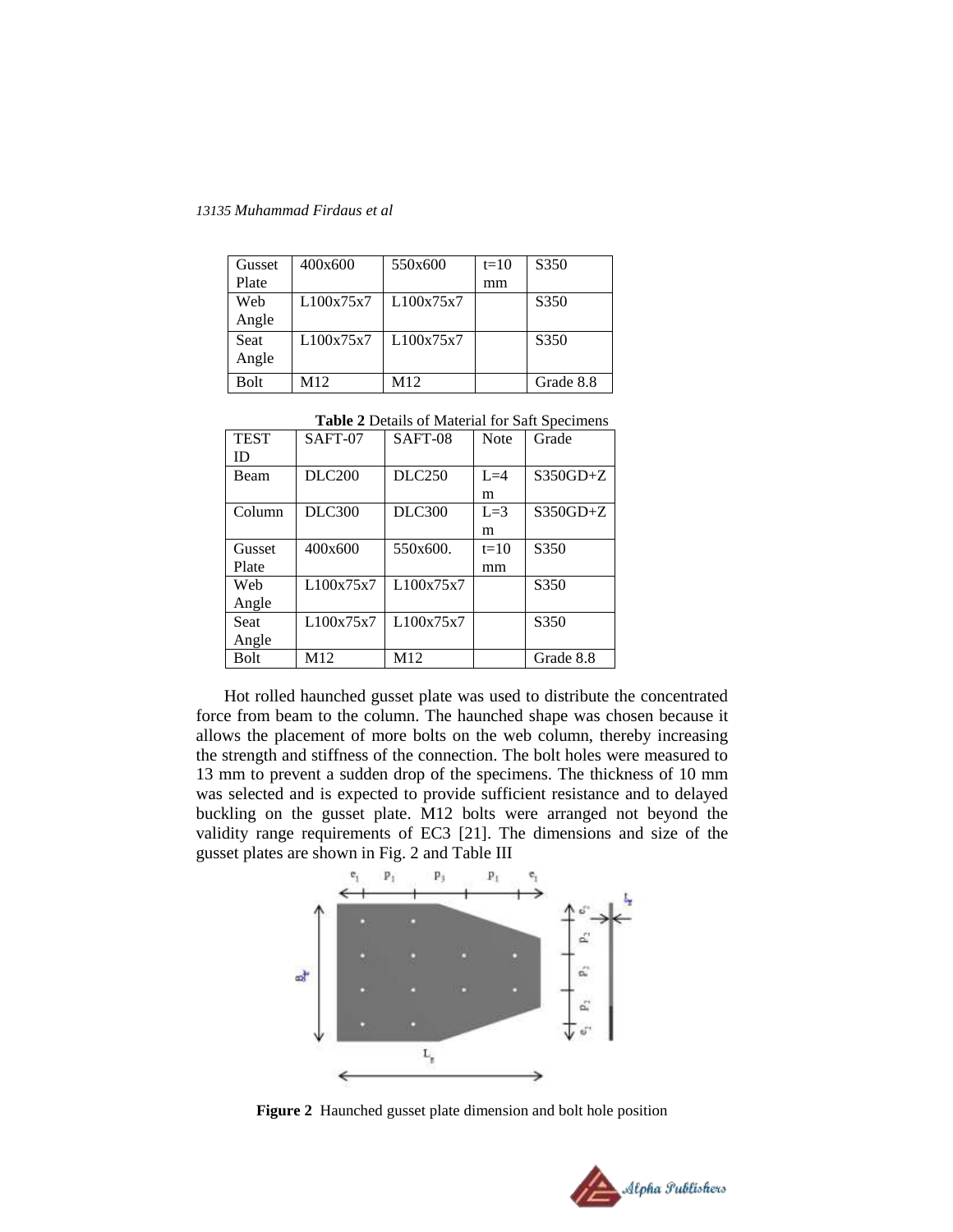| Table 9 Details of Gusset Flate Difficusiv |          |          |      |
|--------------------------------------------|----------|----------|------|
| Remarks                                    | $IJT-07$ | $IJT-08$ | Unit |
|                                            | SAFT-07  | SAFT-08  |      |
| <b>Bg</b>                                  | 400      | 550      | mm   |
| Lg                                         | 600      | 600      | mm   |
| e1                                         | 75       | 75       | mm   |
| e2                                         | 50       | 50       | mm   |
| p1                                         | 150      | 150      | mm   |
| р2                                         | 100      | 100      | mm   |
| pЗ                                         | 150      | 150      | mm   |

*Experimental Study of Combined Gusset Plate with Flange Web Cleat Connection In Sustainable ,Isolated and Sub-Assemblage of Cold-Formed Steel 13136*

**Table 3** Details of Gusset Plate Dimensions

#### *2.2 Method*

Full-scale tests on IJT and SAFT were conducted at the Universiti Teknologi Malaysia (UTM) Construction Research Centre (CRC), with the following procedure as described below.

## *2.2.1 Isolated Joint Test*

The isolated joint test is conducted to acquire the characteristics of the connection in the form of a moment-rotation. The bending moment will be generated from the load cell placed at 1000 mm from the face of the column as in [Figure](#page-5-0) 3. The distance is considered sufficient to represent of contra flexural position between the negative moment of the connection and the positive moment of the beam. Two inclinometers were positioned at the centre line of the beam (I-1) and column (I-2), so the rotation of connection can be determined by Eq. (1):

$$
\phi = \frac{\phi_{Beam} - \phi_{Column}}{180} \cdot \pi \tag{1}
$$

Five LVDT (L-1 to L-5) were used to obtain the deformation according to the orientation of the instrument. Point load was given with incremental of  $0.2 - 0.5$  kN. The specimens were unloaded after 25% of the design load was reached, then reloaded. The aim is to find out the initial stiffness of the connection. The load is continuously increased by force control until a significant deflection has happened without an increase in load. From this forward, the experiment is monitored by the displacement control with increments of 5 mm until the failure mode was noticeable. [Figure](#page-5-1) 4 presents the installed specimens inside frame rig.

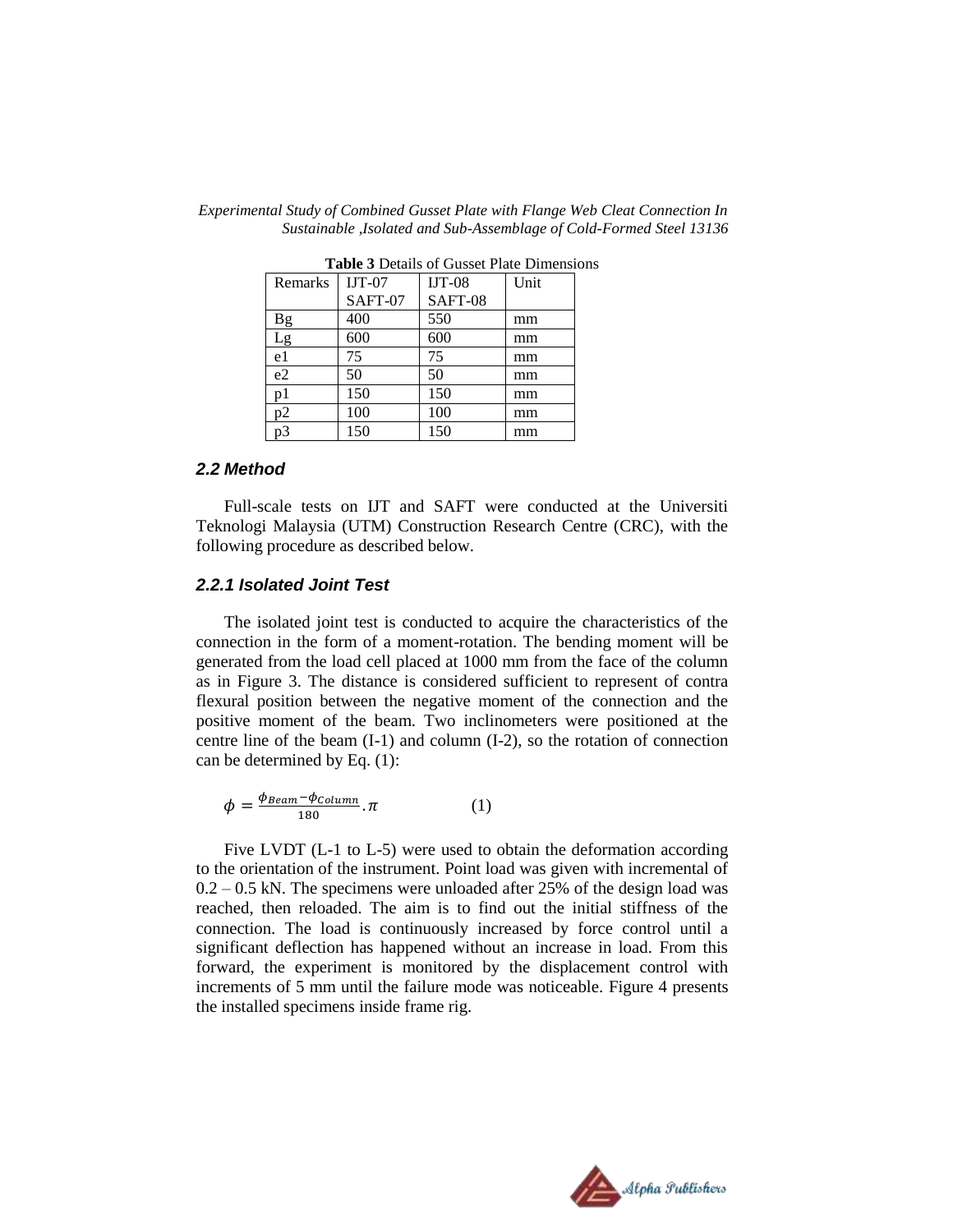*13137 Muhammad Firdaus et al*



**Figure 3** Full scale isolated joint test (IJT) arrangement

<span id="page-5-0"></span>

**Figure 4** Installed specimens of IJT inside frame rig

#### <span id="page-5-1"></span>*2.2.2 Sub-assemblage Frame Test*

The SAFT experimental test is measured using the method of the beam organizational efficiency to the applied strength and the capacity of the operation. The beam's mid-span behaviour that is connected to the beam's maximum deflection could only be recognised by implementing the lateral restriction at the beam's L/4 span. As illustrated in Fig. Fifth, at the top of the beam, the spreader beam with a length of 2.1 metres was positioned to extend the concentrated load from the hydraulic jack to the top of the beam flange. Two Inclinometers (I-1 and I-2) were placed in the same position as IJT. A total of seven LVDT (L-1 to L-7) were installed, as indicated in [Figure 5.](#page-6-0) The beam deflection is obtained from L-1 which is placed in the mid-span, L-2 and L-3 which are placed L/4 span just below the spreader beam's

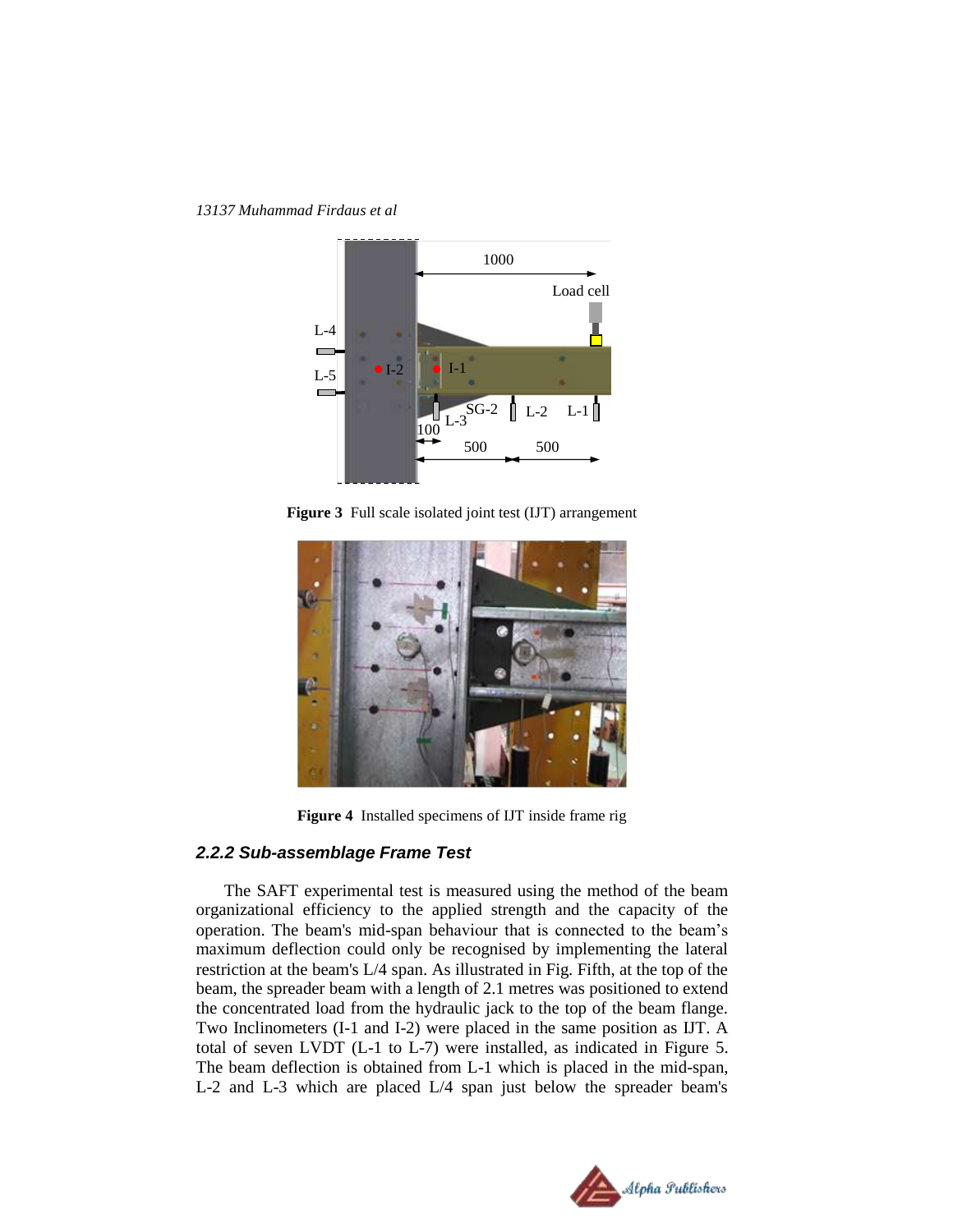support. Unloaded and reloaded procedures were also carried out on this test with the

#### *Experimental Study of Combined Gusset Plate with Flange Web Cleat Connection In Sustainable ,Isolated and Sub-Assemblage of Cold-Formed Steel 13138*

same purpose as the IJT test. The test object after it was installed in the frame rig, as shown in [Figure 6.](#page-6-1)



**Figure 5** Full-scale sub-assemblage frame test arrangement

<span id="page-6-0"></span>

**Figure 6** Installed specimens of SAFT inside frame rig

## <span id="page-6-1"></span>**3 Result and Discussion**

## *3.1 Failure mode of Isolated Joint Test*

The failure mode of the joints is visible by the flexural of column flange for both specimens IJT-07 and IJT-08 [\(Figure 7](#page-7-0) and [Figure 8\)](#page-8-0). Since the highest tensile loads emerge at the stress zone, the loss occurred and the seat angle drives the column flange at once into the compression zone. In the

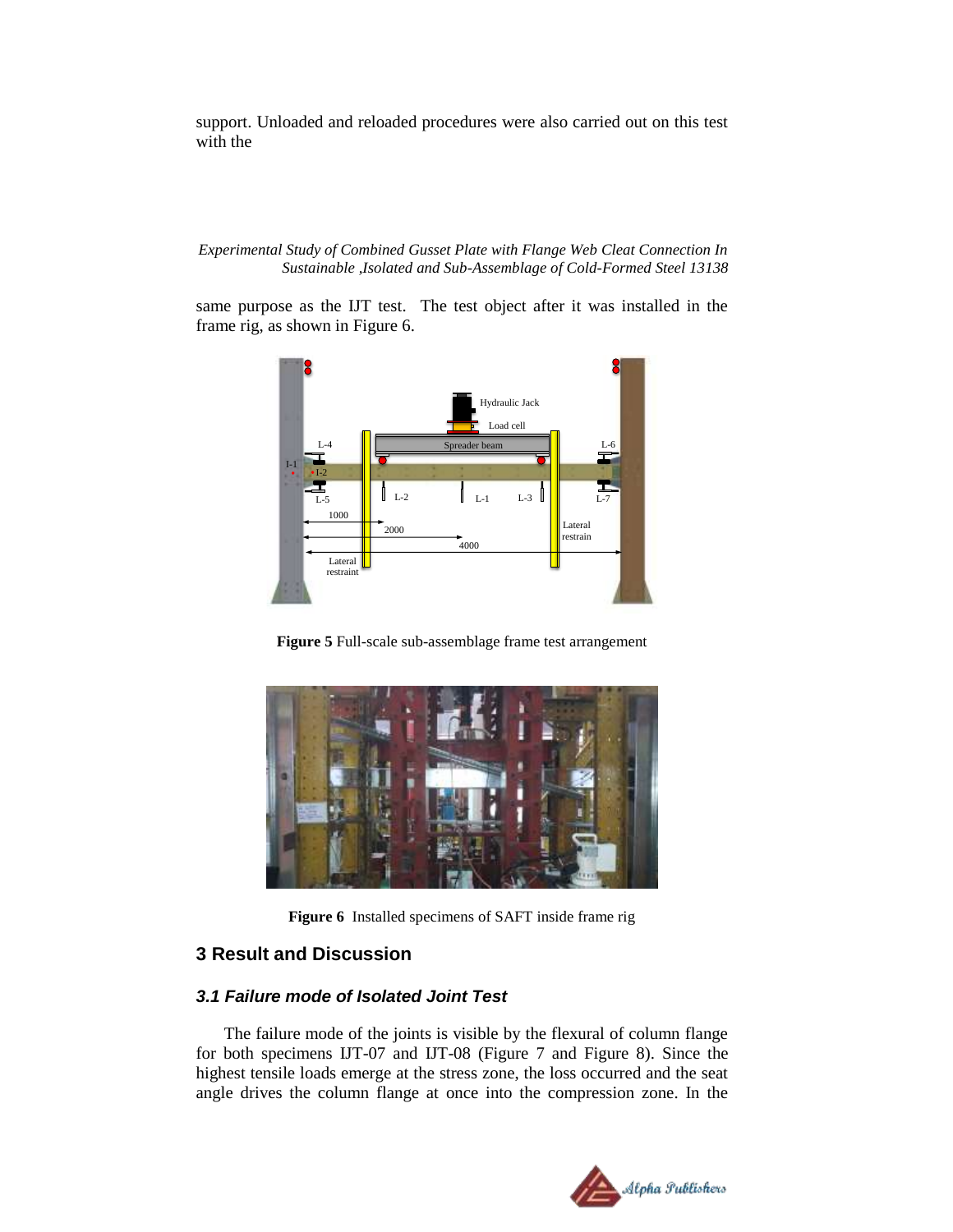compression field, the presence of heavy workloads causes the column flanges to be locally buckled.

#### *13139 Muhammad Firdaus et al*

The rotation of the gusset plate is also detected, resulting in excessive stress on the bolt and bolt hole.

On the gusset plate and angle part, there is no buckling loss, or bolt shear loss. Thus, it is indicated that a bearing failure of CFS resulted in joint deformation. The shape of deformation is a shred of evidence that CFS thickness is the weakest component due to thin plate behaviour.

## *3.2 Moment-rotation of Isolated Joint Test*

The gradient shift shows that an increase or decrease in the tolerance of the instant caused by interaction between the elements of the link. As shown in [Figure 9](#page-8-1) and [Figure 10,](#page-8-2) at the initial phase, the bolts are still tightened, characterized by a height gradient. Continued by the second stage, in which the shift of the bolt shank touches the bolt hole, leading to a lower gradient. The third stage, the increase of gradient happens when the bolts at the top angle start to contribute, and seat angle starts to 'push' the column web at the compression zone. The rotation of the gusset plate also occurs due to elastic deformation of the bolt. The fourth stage, the gradient becomes plateau or decrease significantly when the ultimate load has exceeded the joint capacity, or excessive deformation occurs at the beam end.



**Figure 7** The failure mode of IJT-07

<span id="page-7-0"></span>

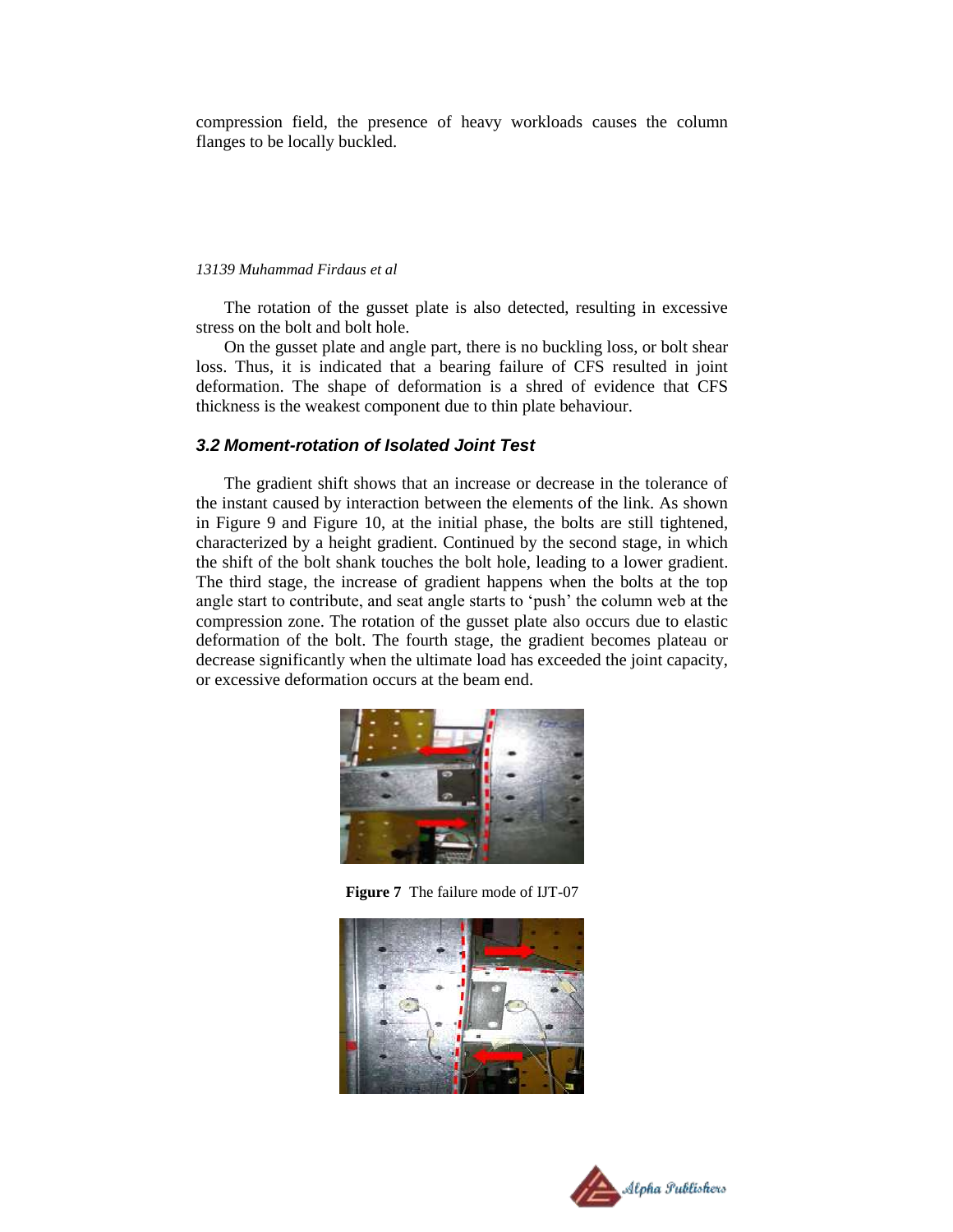#### **Figure 8** The failure mode of IJT-08

#### <span id="page-8-0"></span>*Experimental Study of Combined Gusset Plate with Flange Web Cleat Connection In Sustainable ,Isolated and Sub-Assemblage of Cold-Formed Steel 13140*

The stiffness of joint for IJT-07 is  $Si = 640$  kNm/rad, and the maximum moment resistance is 37 kNm as in Fig 9. IJT-08 specimens give the stiffer connection with  $Sj = 960$  kNm /rad and  $Mj = 43$  kNm as in Fig 10. The rotational at the final load is 0.063 rad and 0.05 rad for IJT-07 and IJT-08, respectively. As the rotation is more than 0.03 rad[22], the link may be known as a ductile connection. It could be concluded, IJT-08 is stronger 21% and stiffer 47% than IJT-07, the increase in joint resistance due to the influence of the dimensions of the beam and gusset plates.



#### <span id="page-8-2"></span><span id="page-8-1"></span>*3.3 Sub-assemblage Frame Test*

#### *3.3.1 Failure mode*

Failure mode usually occurs at the mid-span of the beam, starting with the creation of a wave pattern at the top flange of the beam (red dashed line in [Figure ,](#page-9-0) [Figure](#page-9-1) 11), and finish after the beam flange experiences local buckling accompanied by torsional buckling [\(Figure](#page-9-2) 12). Although the beam depth was used is different, the final load for two specimens was almost the same with 98.3 kN (SAFT-07) and 98.9 kN (SAFT-08) respectively. The loss

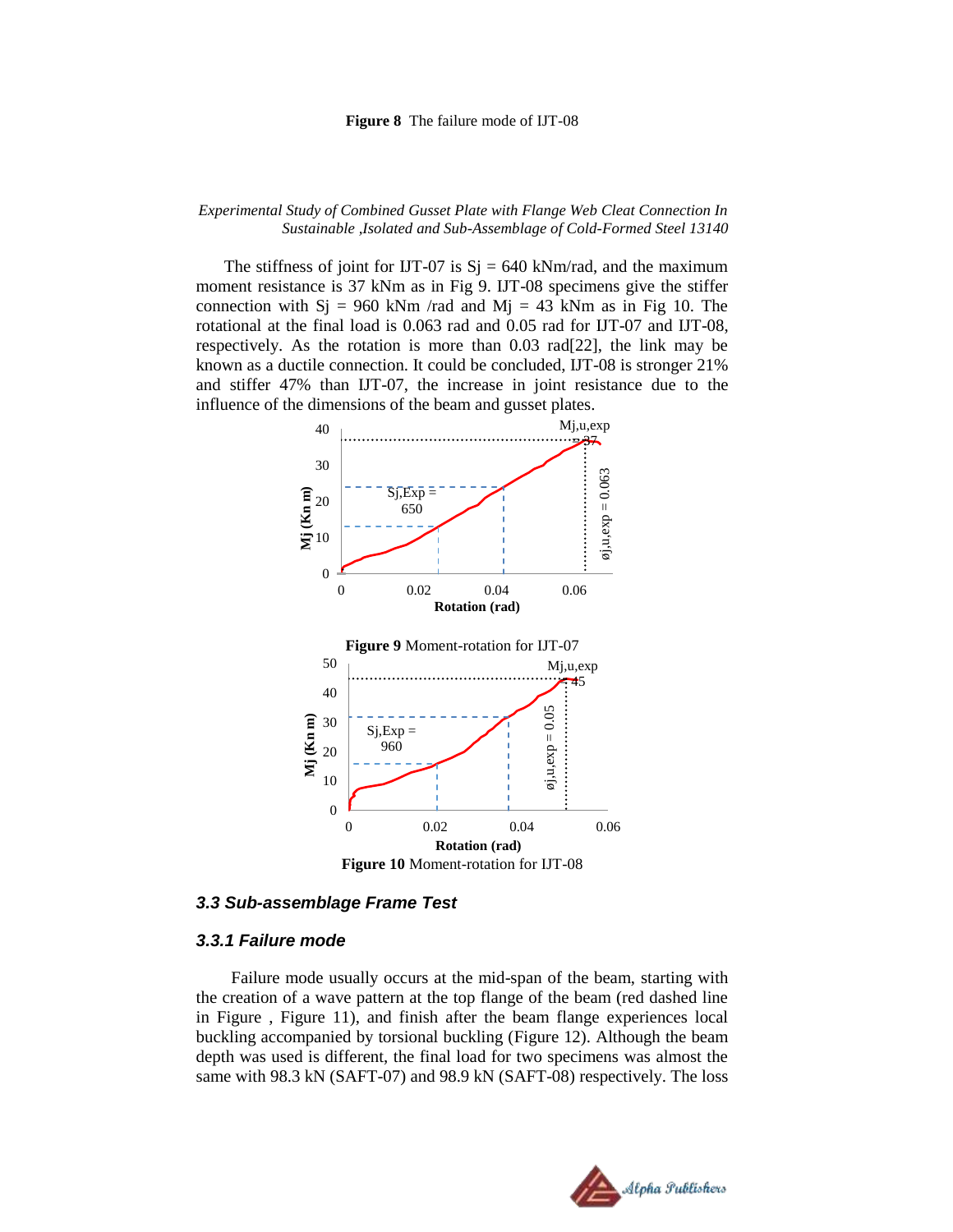of the top flange of the beam is fact of the need for inclusive model to remove torsional loss in semi-continuous beams, specifically when CFS is

## *13141 Muhammad Firdaus et al*

used for the main beam.



**Figure 11** Development of wave pattern for SAFT-07

<span id="page-9-0"></span>

**Figure 11** Development of wave pattern for SAFT-08

<span id="page-9-2"></span><span id="page-9-1"></span>

**Figure 12** Lateral torsional buckling: a) SAFT07 and b) SAFT-08

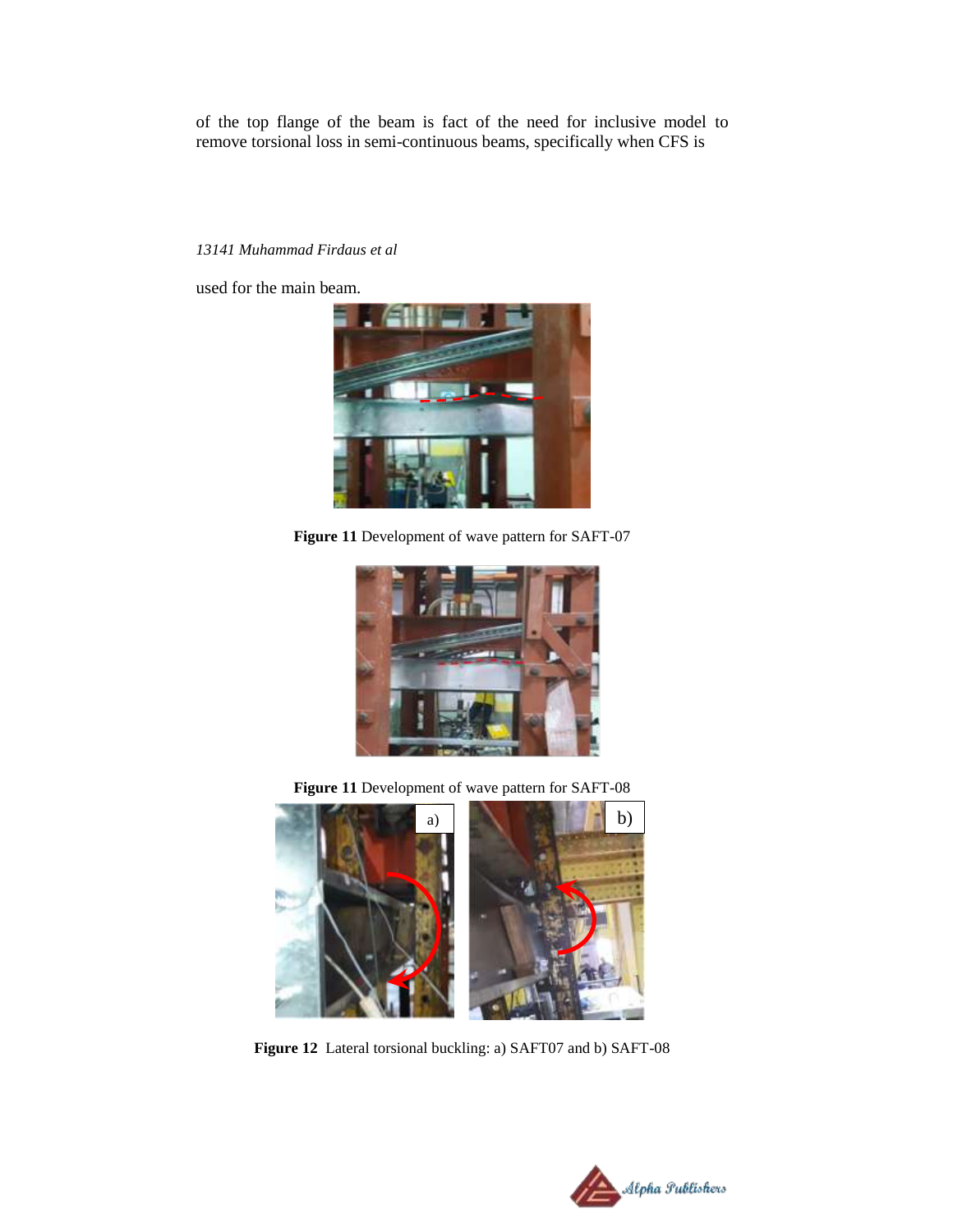*Experimental Study of Combined Gusset Plate with Flange Web Cleat Connection In Sustainable ,Isolated and Sub-Assemblage of Cold-Formed Steel 13142*

## *3.3.2 Load deflection*

Load-deflection of mid-span of the beam was taken from LVDT L-1 and presented in [Figure](#page-10-0) 13, and [Figure](#page-10-1) 14. The relationship between load and deflection is linear at the initial state and followed by non-linear behaviour after the load is increased. The specimen is failed indicated by a decrease of slope and then plateau at the ultimate load. For SAFT-07, the maximum deflection at mid-span is 33.49 mm with the final load of 98.30 kN. While for SAFT-08 the deflection is lower with 22 mm and the ultimate load of 98.90 kN.



**Figure 13** Load-deflection of SAFT-07

<span id="page-10-0"></span>

**Figure 14** Load-deflection of SAFT-08

<span id="page-10-1"></span>The construction has to comply with the serviceability requirements that refer to the maximum permissible deflection. According to Hejazi and Chun [23], the first criteria of vertical deflection limit is  $L/360 = (4000 + 300)/360$  $= 11.94$  mm, where L is the distance for both centreline of the columns. The second deflection limits is  $L/240 = 4300/200 = 21.25$  mm. The summary of maximum loading and deflection of the specimens are presented in [Table .](#page-11-0) For example, SAFT-07 the maximum deflection about 67.12 mm that exceeds allowable deflection. From the Load-deflection graph, it can be seen

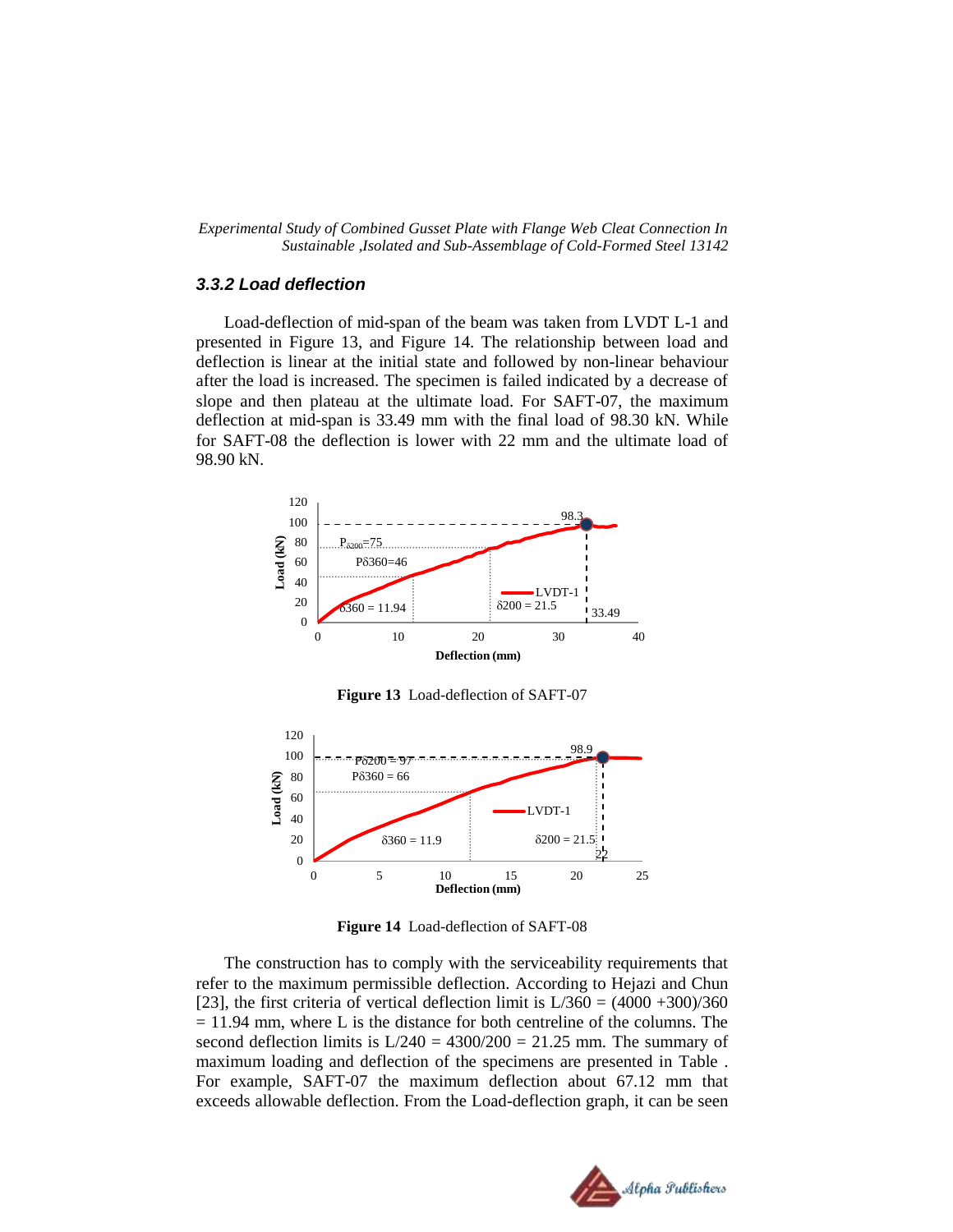that the maximum load allowed is 75 kN for L/360 and 46 kN for L/200. The failure mode is Lateral torsional buckling (LTB).

#### <span id="page-11-0"></span>*13143 Muhammad Firdaus et al*

| Remarks          | SAFT-07 | SAFT-08 | Unit |
|------------------|---------|---------|------|
| $P_{\text{max}}$ | 98.30   | 98.90   | kN   |
| $\delta_{\max}$  | 33.49   | 22.00   | mm   |
| O(L/360)         | 11.94   | 11.94   | mm   |
| P(L/360)         | 46      | 66.00   | kN   |
| $O_{(L/200)}$    | 21.50   | 21.50   | mm   |
| $P_{(L/200)}$    | 75      | 97      | kN   |
| Failure          | LTB     | LTB     |      |

**Table 4** Summary of Load-Deflection for Saft Tests

## *3.3.3 Load rotation*

The rotation was obtained from the inclinometer and calculated by using Eq. (1). Load-rotation curves for the connections are shown in [Figure](#page-11-1) [15](#page-11-1) and [Figure](#page-11-2) 16. The rotation ultimate for SAFT-07 is achieved with 0.018 radians, while SAFT-08 produced stiffer connection with lower rotations of 0.011 radians at the end of the experimen.



<span id="page-11-2"></span><span id="page-11-1"></span>*3.3.4 Moment Resistance*

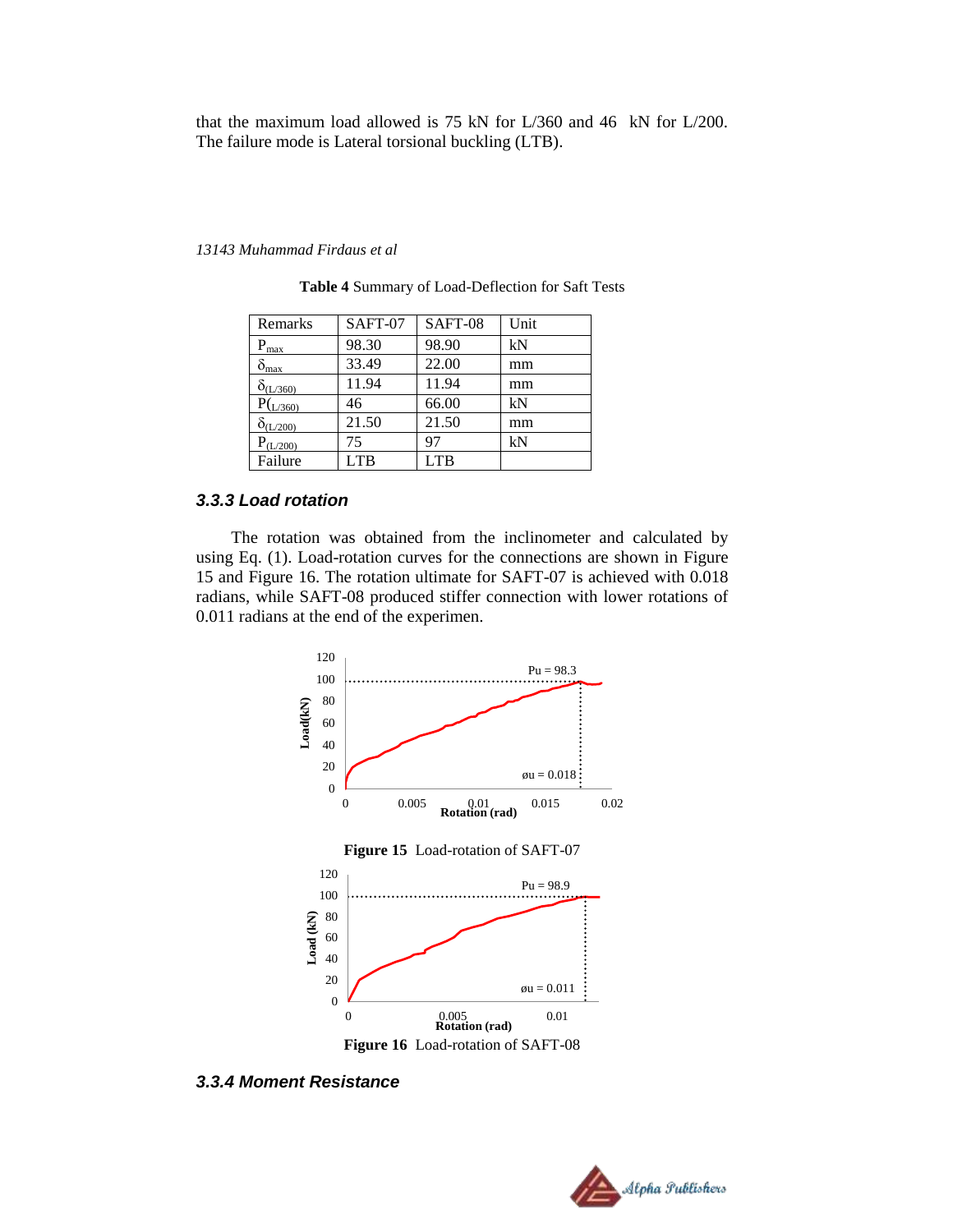The moment of resistance (Mj) of the SAFT relation cannot be explicitly defined. However, as in[24] moment resistant, as per Tahir, et al., it could be

#### *Experimental Study of Combined Gusset Plate with Flange Web Cleat Connection In Sustainable ,Isolated and Sub-Assemblage of Cold-Formed Steel 13144*

measured by analyzing beam rotation at full load from the sub-assembly test with the moment rotation curve from the findings of the isolated joint test.

For example, from the Load-deflection and P-rotation graph for SAFT-07 [\(Figure](#page-10-0) 13 and [Figure](#page-11-1) 15), the ultimate load is  $Pu = 98.3$  kN and the rotation of  $\phi u = 0.018$  rad. Furthermore, employing the moment-rotation graph from the isolated joint test [\(Figure](#page-12-0) 17), for 0.018 radians, the moment of joint  $Mj = 7.3$  kNm is obtained. With the same procedure, for SAFT-08 the moment of joint Mj is 10.5 kNm.

The analysis for SAFT-08 is performed with the same procedure, the result is  $M_{beam,SAFT-08} = 38.95$  kNm that lower than SAFT-07. For SAFT-07, from Fig. 18 the ratio between  $Mj = 8.2$  to  $Mj, u = 37$  is 0.22, and SAFT-08 is slightly larger at 0.23. This shows from the results of the sub-assemblage test; the connection only contributes 22% and 23%, which means it only reaches less than a quarter of the connection moment resistance from the IJT test.

Refer to [Figure](#page-12-0) 17, the joint moment ratio of  $M<sub>i</sub>=8.2$  and  $M<sub>i</sub>u=37$  is 0.22 for SAFT-07, and the ratio for SAFT-08 is slightly higher at 0.23, as seen in [Figure](#page-13-0) 18. The results show that from the sub-assemblage tests, the connection only contributed 22% and 23%, which means it only reached less than a quarter of the moment resistance from the cantilever beam test.



<span id="page-12-0"></span>**Figure 17** Moment of joint for SAFT-07

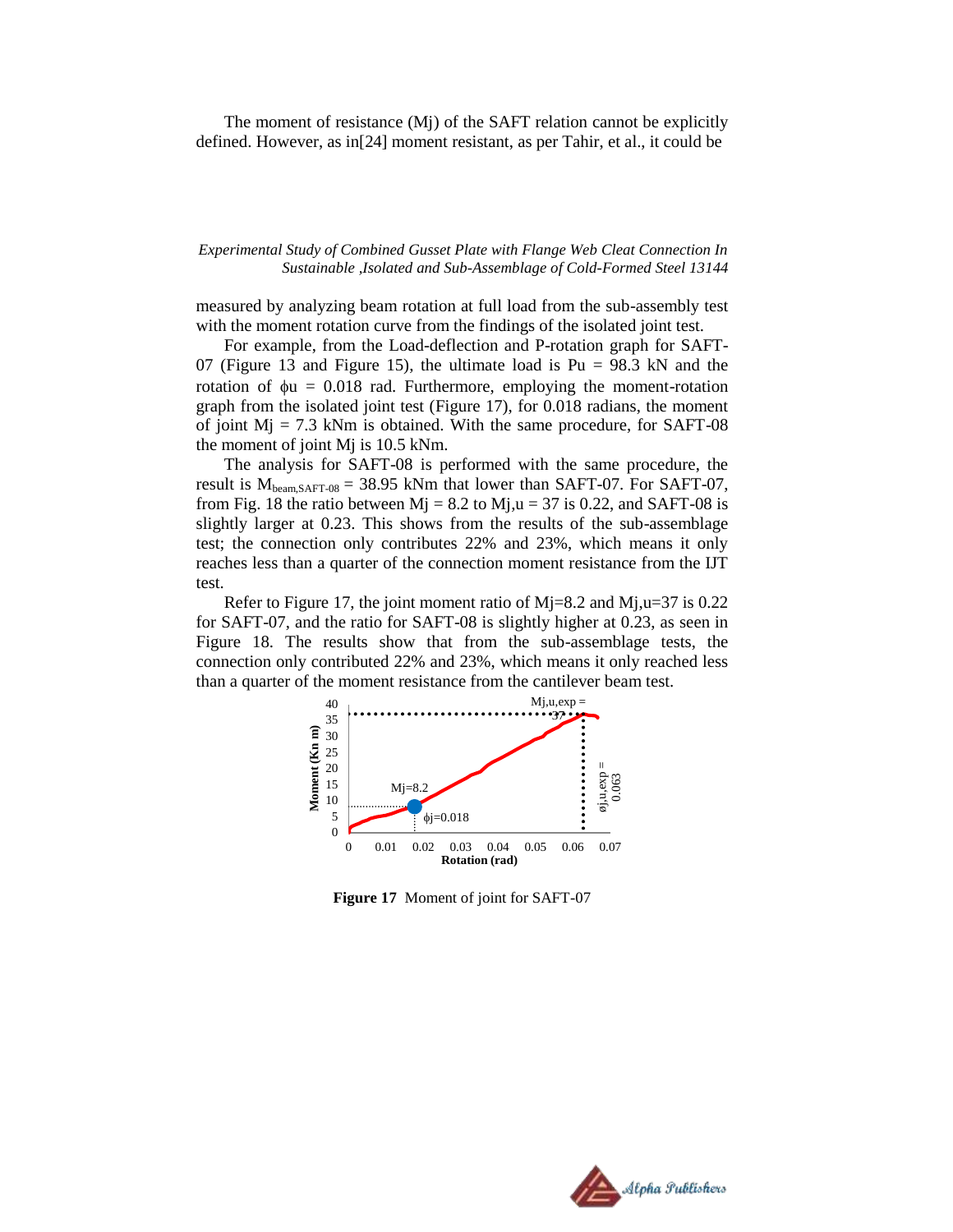

**Figure 18** Moment of joint for SAFT-08

## <span id="page-13-0"></span>*13145 Muhammad Firdaus et al*

The greatest moment of the beam is determined by the stiffness of the joint in semi-continuous construction. As the joint stiffness rises, the positive moment in the mid-span declines and vice versa. [Figure](#page-14-0) 19 shows the influence the moment of the joint to the mid-span bending moment of the beam. In the case of SAFT-07, the bending moment calculation is presented below.

 $L=4 m$  $L_1$  = 1 m  $P = 98.30$  kN  $M_i$  = 8.2 kNm

Bending moment  $M_{max,SAFT-07} = 0.5 P L_1 = 49.155$  kNm  $M_{\text{beam,SAPT-07}} = M_{\text{max,SAPT-07}}$  -  $M_j = 40.95$  kNm

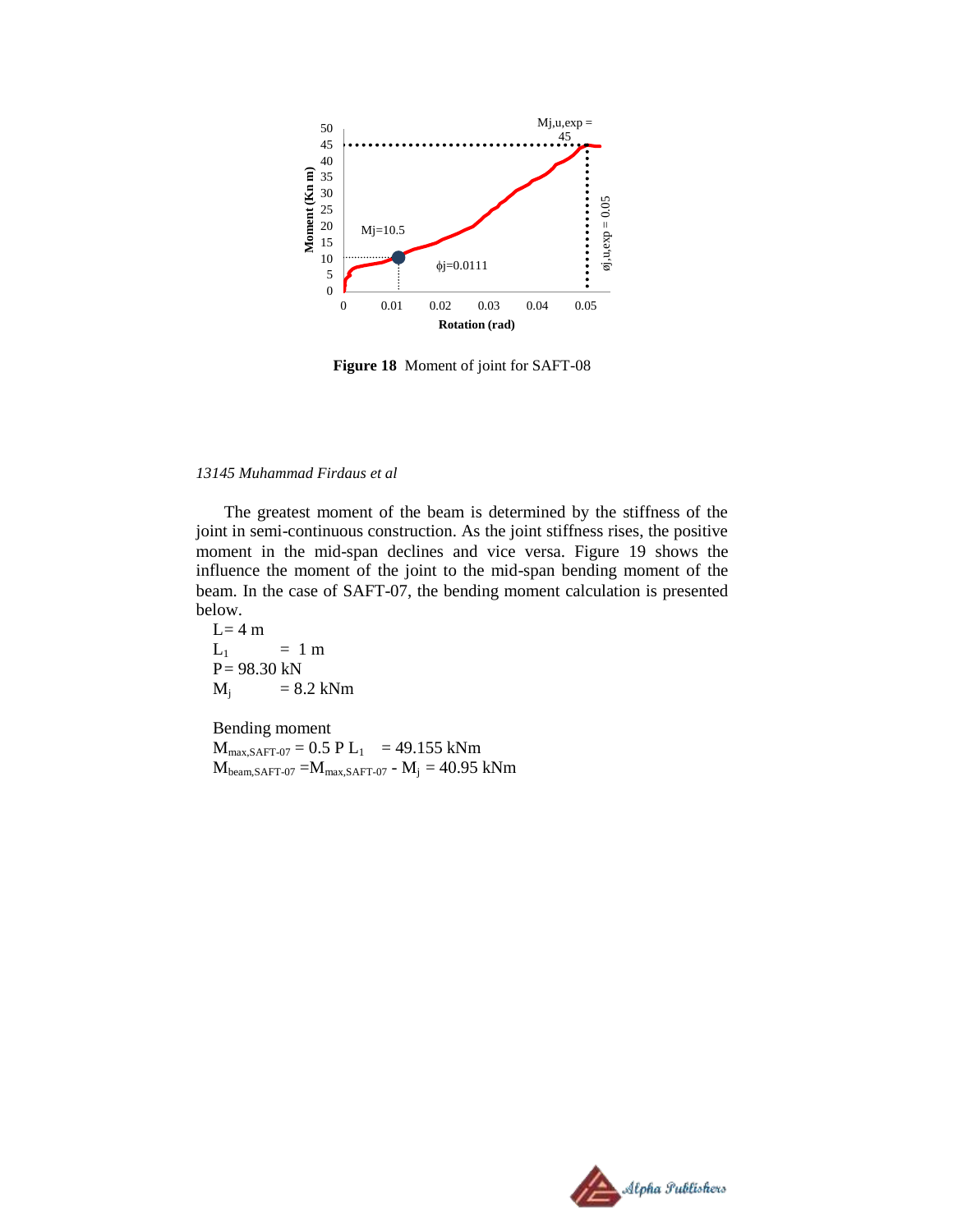

**Figure 19** Bending moment diagram at the beam

<span id="page-14-0"></span>*Experimental Study of Combined Gusset Plate with Flange Web Cleat Connection In Sustainable ,Isolated and Sub-Assemblage of Cold-Formed Steel 13146*

## **4 Conclusions**

The investigation of combined gusset plate joint with flange web cleat has been carried out. Based on the outcomes acquired, several observations were produced, which led to the following findings. The deformation at the joint area in the isolated joint tests shows that the flexural pattern on the column flange demonstrates a properly stiff connection. The local buckling of the column flange was happened, even though it has been reinforced employing the seat angle. The IJT test results show the effect of beam dimensions and gusset plates increased the moment resistance 21% and stiffness 47%.

The sub-assemblage test exhibits an insignificant increase in load on both sub-assemblage (i.e. SAFT-07 and SAFT-08). The difference is not more than 1 kN. The contribution of connection is less than 23% leads to the maximum bending moment at the beam. Consequently, the mid-span

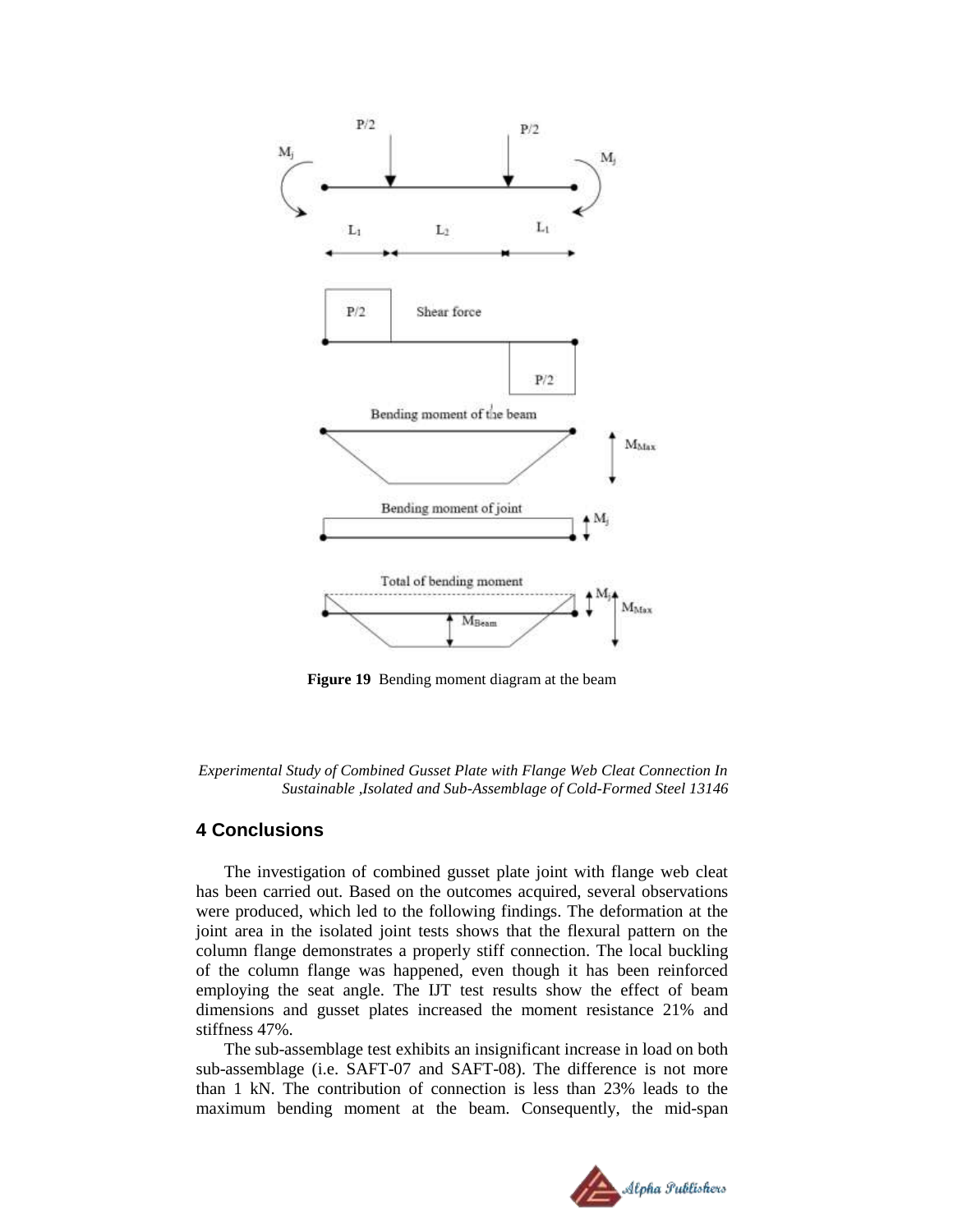deformation is more than allowable deflection of L/360 and L/240 before the moment ultimate of the joint was reached. It is concluded, the absence of a failure mode in the joint area is the indications of the CFS application in a portal frame is limited by the resistance of lightweight beam itself, particularly in lateral-torsional buckling. It is confirmed that composite application is highly recommended for CFS as part of a portal frame. The research on isolated and sub-assemblage composite connections by applying CFS is required.

## **Acknowledgement**

The authors gratefully thank Universitas Sriwijaya and Construction Research Center of Universiti Teknologi Malaysia (UTM-CRC) for funding this research under grant number 345. Special thanks and sincere gratitude to Prof. Anis Saggaff and Prof. Mahmood Md. Tahir for helpful guidance and assistance.

## **References**

- [1]C. Yu., "Recent Trends in Cold-formed Steel Construction", Woodhead Publishing, 2016.
- [2]D. Dubina., V. Ungureanu., R. Landolfo., "Design of Cold-formed Steel Structures: Eurocode 3: Design of Steel Structures", Wiley, 2012.
- [3]Y. Lee., C. Tan., S. Mohammad., J. Lim., R. Johnston., "Numerical study of joint behaviour for top-seat flange cleat connection in cold-formed steel structures", Scientia Iranica. Transaction B, Mechanical Engineering, Vol.22, no.4, pp.1554-1566, 2015.
- [4]R. U. Kulsum, Nadya., F. Usman., "An Experimental Analysis on the Moment Rotation of Beam-Column Connection using Cold-form Steel

#### *13147 Muhammad Firdaus et al*

Section", International Journal of Engineering & Technology, Vol.7, no.4.35, 2018.

- [5]Ž. Bučmys., A. Daniūnas., J.-P. Jaspart., J.-F. Demonceau., "A component method for cold-formed steel beam-to-column bolted gusset plate joints", Thin-Walled Structures, Vol.123, pp.520-527, 2018.
- [6]M. Firdaus., A. Saggaff., M. M. Tahir., "Finite element analysis of composite beam-to-column connection with cold-formed steel section", AIP Conference Proceedings, Vol.1903, no.1, 2017.
- [7]Ž. Bučmys., A. Daniūnas., "Rectangular gusset plate behaviour in coldformed I-type steel connections", Archives of Civil Engineering, Vol.63, no.2, 2017.
- [8]T. C. Siang., M. Md., M. Muhammad., "Experimental Investigation of Bolted Angle Joints for Cold formed Steel with Double Channel

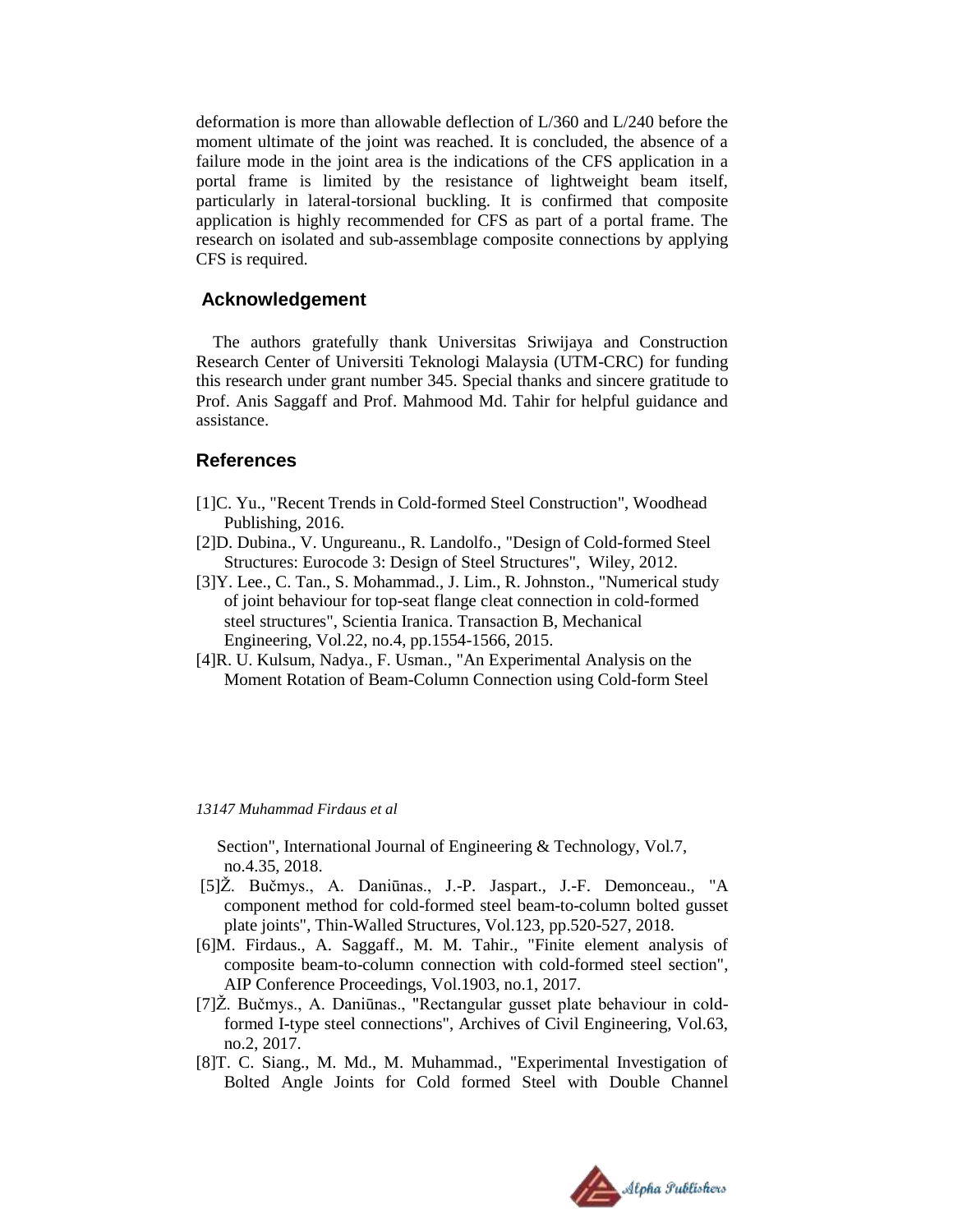Sections", Proc. of the Third Inti. Conf. Advances in Civil ,Structure and Mechanical Engineering, -CSM, pp. 14-17, 2015.

- [9]Y. H. Lee., C. S. Tan., S. Mohammad., Y. L. Lee., "Mechanical Properties Prediction for Cold-formed Steel Angle Connection with Various Flange Cleat Thickness", JURNAL TEKNOLOGI,,Vol.74, no.4, pp. 51-59, 2015.
- [10]Ž. Bučmys., A. Daniūnas., "Analytical and experimental investigation of cold-formed steel beam-to-column bolted gusset-plate joints", Journal of Civil Engineering and Management, Vol.21, no.8, pp.1061-1069, 2015.
- [11]C. Tan., et al., "Numerical simulation of cold-formed steel top-seat flange cleat connection", Jurnal Teknologi, Vol.61, no.3, pp.63-71, 2013.
- [12]Y. H. Lee., C. S. Tan., Y. L. Lee., M. M. Tahir., S. Mohammad., P. N. Shek., "Numerical Modelling of Stiffness and Strength Behaviour of Top-Seat Flange-Cleat Connection for Cold-Formed Double Channel Section", Applied Mechanics and Materials, Vol.284-287, pp.1426-1430, 2013.
- [13]A. Bagheri, Sabbagh., M. Petkovski., K. Pilakoutas., R. Mirghaderi., "Cyclic behaviour of bolted cold-formed steel moment connections: FE modelling including slip", Journal of Constructional Steel Research, Vol.80, pp.100-108, 2013.
- [14]E. M. Hassan., M. H. Serror., S. A. Mourad., "Numerical prediction of available rotation capacity of cold-formed steel beams", Journal of Constructional Steel Research, Vol.128, pp.84-98, 2017.
- [15]A. Bagheri, Sabbagh., M. Petkovski., K. Pilakoutas., R. Mirghaderi., "Ductile moment-resisting frames using cold-formed steel sections: An analytical investigation", Journal of Constructional Steel Research, Vol.67, no.4, pp.634-646, 2011.
- [16] S.Das and J.K. Prasad Yuvaprakash J, P. Kumar, "Experimental And Numerical Studies On Double Delta Wing With Sharp Leading Edge At Subsonic Speed", International Research Journal of Multidisciplinary Science & Technology (IRJMRS),Vol.1,no.3,pp.132-145,2016.

*Experimental Study of Combined Gusset Plate with Flange Web Cleat Connection In Sustainable ,Isolated and Sub-Assemblage of Cold-Formed Steel 13148*

- [17] K.Thiagarajan and N.Umamaheswari,"Numerical Investigation on Pull-Out Response of Steel Fibers in Concrete - A Sustainable Approach", Journal of Green Engineering, Vol.10, no.9,pp.5057– 5075,2020.
- [18]Z. Nagy, A. Dező, and R. Ballok, "Application of the component method for cold formed joints assisted by finite element analysis", Eighth International Conference on THIN\_WALLED STRUCTURES(ICTWS), pp.1-18, 2018.
- [19]J. Reinosa., A. Loureiro., R. Gutierrez., M. Lopez., "Analytical frame approach for the rotational stiffness prediction of beam-to-column angle connections", Journal of Constructional Steel Research, Vol.106, pp.67- 76, 2015.

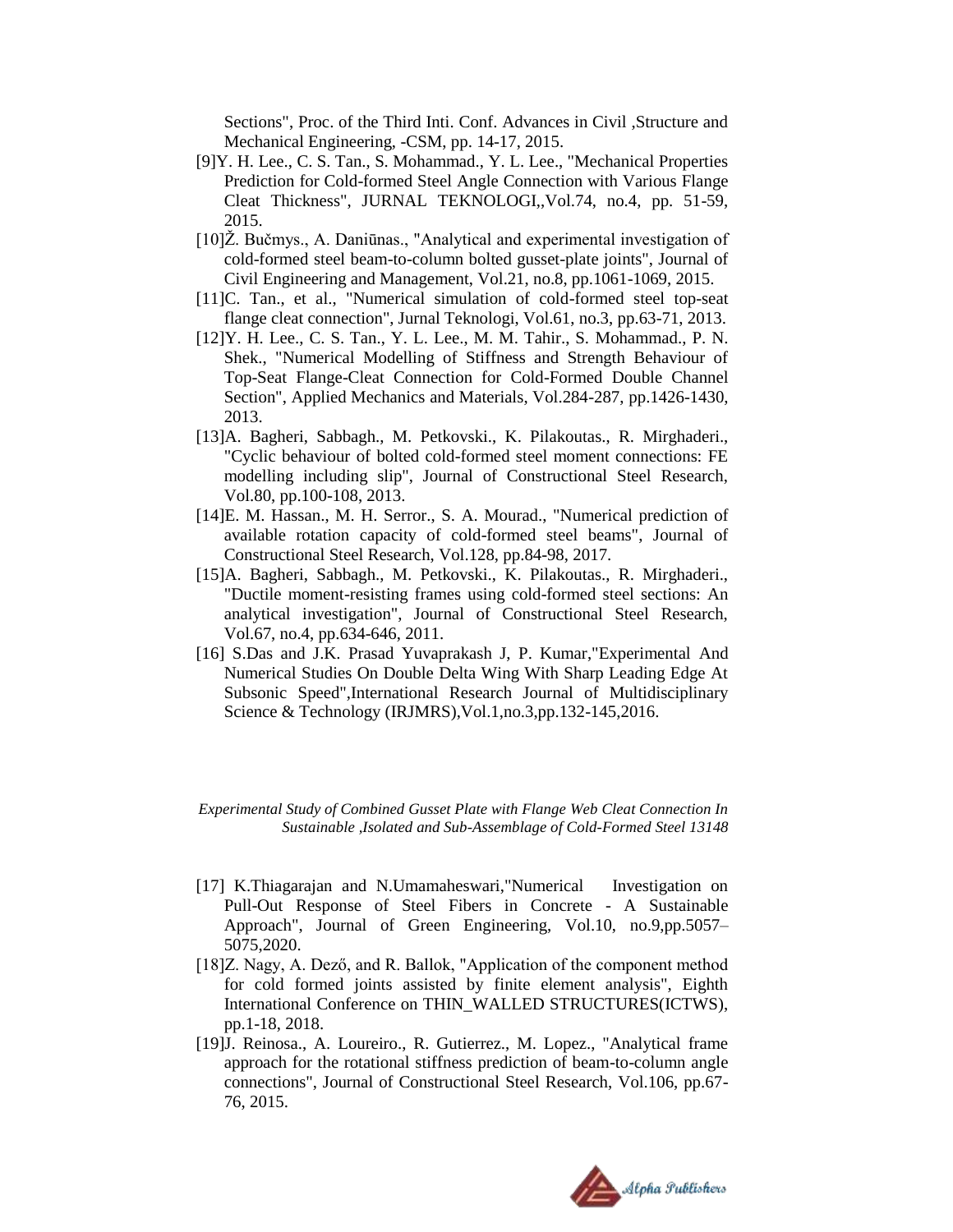- [20]Z. Kong., S.-E. Kim., "Moment-rotation behavior of top-and seat-angle connections with double web angles", Journal of Constructional Steel Research, Vol.128, pp.428-439, 2017.
- [21]BS EN 1993-1-8 -" Eurocode 3: Design of steel the Part 1-8: Design of joints", 2005.
- [22]C. Bernuzzi., B. Cordova., "Structural Steel Design to Eurocode 3 and AISC Specifications", John Wiley & Sons, 2016.
- [23]F. Hejazi., T. K. Chun., "Steel Structures Design Based on Eurocode 3", Springer, 2018.
- [24]M. M. Tahir., A. Sulaiman., and A. Saggaff., "Structural Behavior of Trapezoidal Web Profiled Steel Beam Section using Partial Strength Connection," Electronic Journal of Structural Engineering, Vol.8, pp.55- 66, 2008.

# **Biographies:**



**Muhammad Firdaus,** Civil Engineering Department, Faculty of Engineering, Universitas PGRI Palembang,Indonesia.

*13149 Muhammad Firdaus et al*



**Anis Saggaff,** Civil Engineering Department, Faculty of Engineering, Universitas Sriwijaya, Inderalaya,Indonesia.